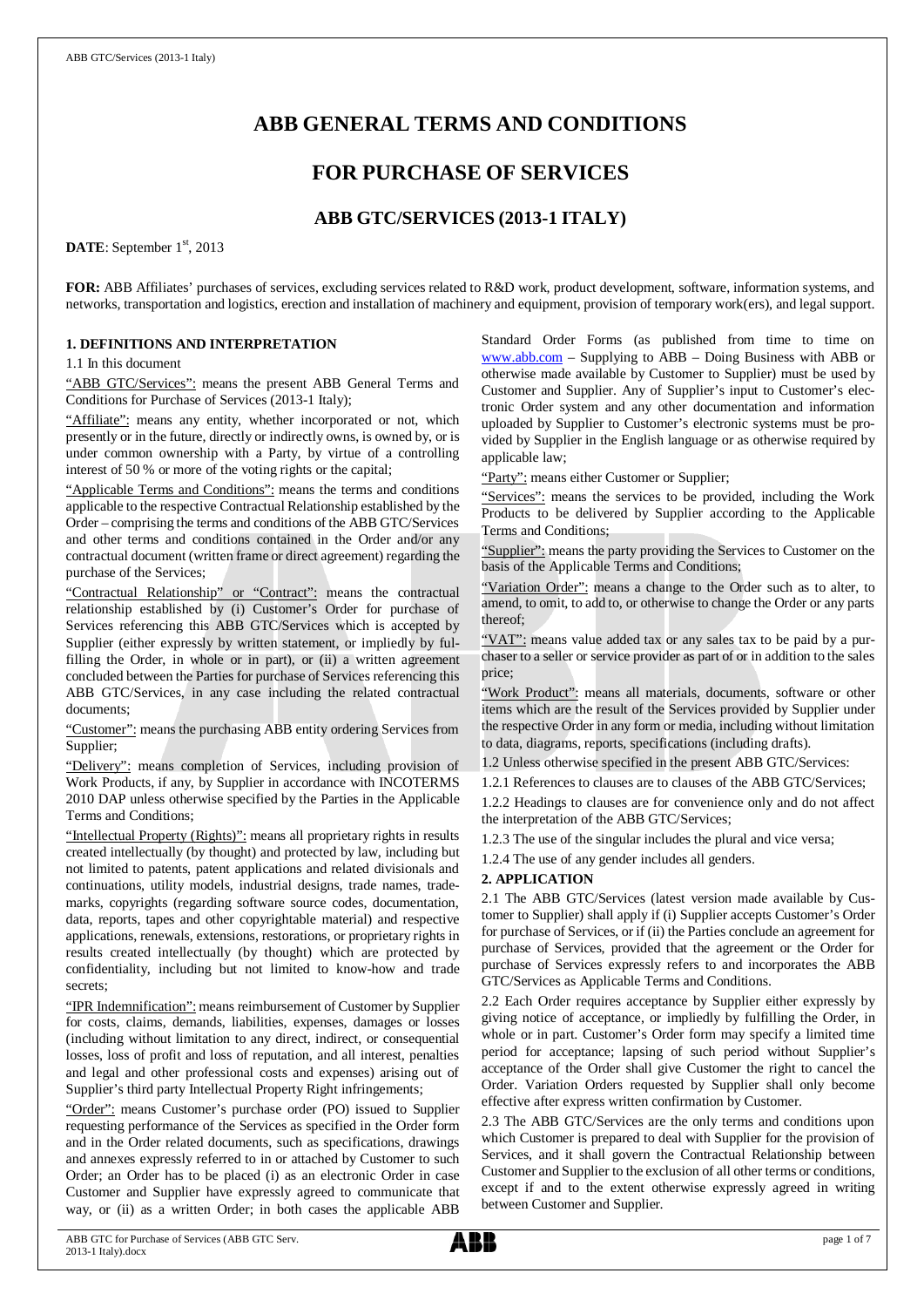2.4 No terms or conditions endorsed upon, delivered with or contained in Supplier's quotations, acknowledgements or acceptances of Orders, specifications or similar documents will form part of the Contractual Relationship, and Supplier waives any right which it otherwise might have to rely on such other terms or conditions.

2.5 References in the ABB GTC/Services to any statute or statutory provision shall, unless the context otherwise requires, be construed as a reference to that statute or provision as from time to time amended, consolidated, modified, extended, re-enacted or replaced.

#### **3. SUPPLIER'S RESPONSIBILITIES**

3.1 Supplier shall provide the Services and deliver the Work Products: 3.1.1 in accordance with the applicable laws and regulations;

3.1.2 in accordance with the quality standards stated under Clause 9.1 and specified in the Order and in the other documents being part of the

Contractual Relationship; 3.1.3 free from defects and from any rights of third parties;

3.1.4 on the due date specified in the Order;

3.1.5 in the quantity specified in the Order;

3.1.6 with all skill and care and in accordance with industry best practice.

3.2 Supplier shall not substitute or modify any of the agreed materials used for the provision of the Services or make any changes to the agreed ingredients, the design or other agreed criteria of the Work Products without Customer's prior written approval.

3.3 Supplier shall take care that Work Products are contained or packaged in the manner usual for such Work Products or, where there is no such manner, in a manner adequate to preserve and protect the Work Products until Delivery completion.

3.4 Supplier shall submit invoices in an auditable form, complying with Supplier's and Customer's applicable local mandatory law, generally accepted accounting principles and the specific Customer requirements, containing the following minimum information: Supplier name, address and reference person including contact details (telephone, e-mail etc.); invoice date; invoice number; Order number (same as stated in the Order); Supplier number (same as stated in the Order); address of Customer; quantity; specification of Services supplied; price (total amount invoiced); expenses approved by Customer, but not included in the price (to be specified by amount and category); currency; tax or VAT (amount has to be specified); tax or VAT number; payment terms.

3.5 Invoices shall be issued to Customer as stated in the Order and/or the Applicable Terms and Conditions, and shall be sent to the invoice address specified in the Order.

3.6 Expenses not agreed in writing by Customer will not be reimbursed.

3.7 Customer may issue Variation Orders to Supplier to alter, amend, omit, add to, or otherwise change ordered Services or parts thereof, and Supplier shall carry out such Variation Orders. Agreed unit prices stated in the Order and/or otherwise agreed between Customer and Supplier shall apply.

3.8 Supplier shall in no event suspend the performance of any Services or the Delivery of Work Products to Customer. In the event of Force Majeure, Clause 16 shall apply.

#### **4. CUSTOMER'S RESPONSIBILITIES**

4.1 In consideration of the Services provided by Supplier in accordance with the Applicable Terms and Conditions, Customer shall pay to Supplier the fees or purchase price stated in the Order in accordance with the payment terms specified therein, provided the invoice fulfils the requirements of Clauses 3.4 and 3.5. In the event that the payment terms are determined by mandatory applicable law, such terms shall prevail.

4.2 Customer reserves the right to set off any amount and to withhold payment for Services not provided in accordance with the Applicable Terms and Conditions.

## **5. DELIVERY**

5.1 The Services shall be provided at the agreed place specified in the Order, or, if no such place has been specified, at Customer's address specified in the Order.

5.2 The Work Products shall be delivered in accordance with INCOTERMS 2010 DAP, to the agreed place specified in the Order, or, if no such place has been specified, to Customer's place of business. 5.3 Supplier shall ensure that each Delivery of a Work Product is accompanied by a delivery note, which shall contain the following minimum information (unless required otherwise by Customer): the Order number, date of Order, number of packages and contents, where applicable the customs tariff number of the country of consignment, and, in the case of partial delivery, the outstanding balance remaining to be delivered. For controlled goods, the national export control number must be indicated and, and if the goods are subject to U.S. export regulations, the U.S. Export Control Classification Number (ECCN) must be specified in the delivery note. Proofs of preferential origin as well as conformity declarations and marks of the country of consignment or destination are to be submitted without being requested; certificates of origin upon request.

5.4 Work Products shall be delivered during Customer's business operation hours unless otherwise requested by Customer.

5.5 Upon Delivery of the Work Products, Supplier (or its appointed carrier) shall provide Customer with such export documents as are applicable or necessary together with a delivery note.

5.6 Ownership (title) regarding Work Products shall pass to Customer at Delivery, except if otherwise agreed in writing. For assigning of Intellectual Property in the Work Products arising from the Services Clause 11.1 shall apply.

5.7 Supplier shall invoice Customer upon Delivery in accordance with Clause 3.4 and 3.5, but such invoicing shall be conducted separately from dispatch of the Work Products to Customer.

#### **6. ACCEPTANCE**

6.1 Customer shall not be deemed to have accepted any Services until it has had a reasonable time to inspect them following completion or, in the case of a defective performance, until a reasonable time after such defective performance has become apparent. Such reasonable time period shall be determined by the specifics of the Services, the defective performance and the circumstances of the provision of the Services.

6.2 If any Services provided or Work Products delivered to Customer do not comply with Clause 3 (Supplier's Responsibilities), or are otherwise not in conformity with the Order, then, without limiting any other right or remedy that Customer may have under Clause 10 (Remedies), Customer may reject the Services and/or the Work Products, and may request replacement of the Services and/or the Work Products, or recover all payments made to Supplier by Customer.

6.3 Upon Supplier's request Customer shall send written acceptance statement to Supplier.

#### **7. DELAY**

If the Delivery of the Services or the Work Products does not comply with the agreed delivery date(s), then, without prejudice to any other rights which it may have under the Contractual Relationship or at law, Customer reserves the right to:

7.1 terminate the Contractual Relationship or the respective Order in whole or in part;

7.2 refuse any subsequent Delivery of Services or Work Products which Supplier attempts to make;

7.3 recover from Supplier any expenditure reasonably incurred by Customer in obtaining the Services or the Work Products in substitution from another supplier;

7.4 claim damages for any additional costs, loss or expenses incurred by Customer which are reasonably attributable to Supplier's failure to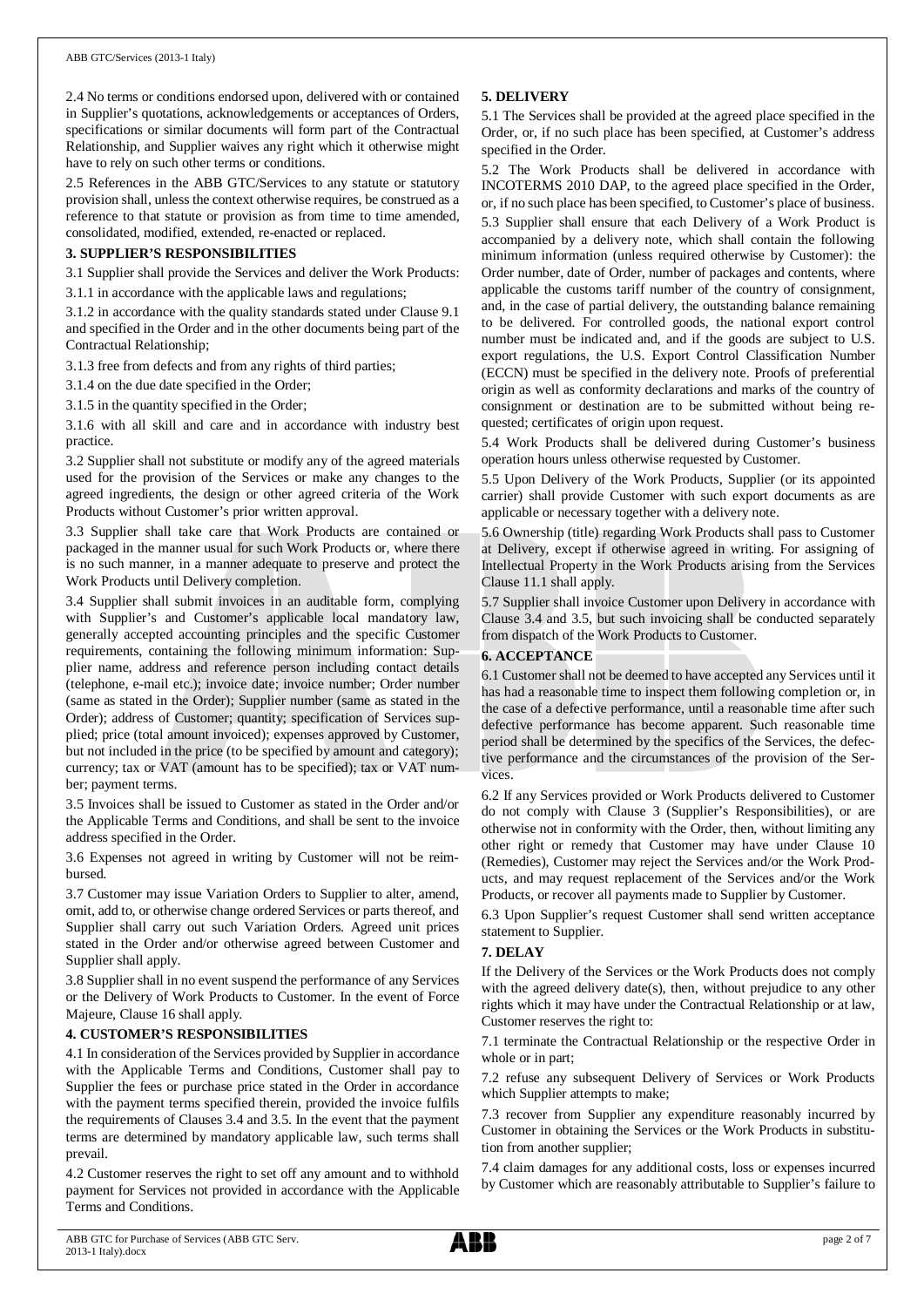provide the Services or to deliver the Work Products on the agreed dates; and

7.5 claim compensation for liquidated damages in addition to the rights provided under Clauses 7.1 to 7.4 if such compensation right is expressly stated in the respective Order.

#### **8. INSPECTION**

8.1 Supplier shall allow Customer and/or its authorised representatives to inspect the Services and to test the Work Products, or parts of them at any time prior to the completion of the Services and/or the Work Products.

8.2 Notwithstanding any inspection or test sampling however conducted, Supplier shall remain fully responsible for the Services' compliance with the Order. This applies whether or not Customer has exercised its right of inspection and/or testing and shall not limit Supplier's obligations under the Order. For the avoidance of doubt, inspection of Services or testing of Work Products by Customer and/or its authorised representatives shall in no event exempt Supplier from or limit Supplier's warranties or liability in any way.

#### **9. WARRANTY**

9.1 Supplier warrants that the Services (including Work Products):

9.1.1 comply with all agreed specifications, including all specified material, workmanship and the like, documentation and quality requirements, or in absence thereof are performed in accordance with generally accepted practices, procedures and standards of the respective industry and are fit for the purposes for which Services of the same description type would ordinarily be used, and that the results of the Services maintain the functionality and performance as expected by Customer according to Supplier's information, documentation and statements;

9.1.2 are appropriate and fit for any particular purpose expressly or impliedly made known to Supplier in the Order;

9.1.3 are new and unused (in case of Work Products) at the date of Delivery;

9.1.4 are free from defects and rights of third parties;

9.1.5 possess the qualities which Supplier has held out to Customer as a sample, model or otherwise;

9.1.6 comply with Clause 12 (Compliance with Relevant Law).

9.2 The warranty period shall be twenty four (24) months from acceptance of the Services or the Work Products, if no other time period is stated in the Order or otherwise expressly agreed in writing by the Parties.

9.3 In case of non-compliance with the warranty provided under this Clause, Customer shall be entitled to enforce the remedies provided in Clause 10 (Remedies).

#### **10. REMEDIES**

10.1 In case of breach of warranty under Clause 9 (Warranty) or if Supplier otherwise fails to comply with any of the Applicable Terms and Conditions, Customer shall give notice in writing to Supplier of such breach of warranty and provide Supplier an opportunity to swiftly remedy it. If no Supplier action to remedy such breach has been taken within forty eight (48) hours of receiving such Customer notification, Customer shall be entitled to any one or more of the following remedies at its own discretion and at Supplier's expense:

10.1.1 to give Supplier another opportunity to carry out any additional work necessary to ensure that the Applicable Terms and Conditions are fulfilled;

10.1.2 to carry out (or to instruct a third party to carry out) any additional work necessary to make the Services comply with the Applicable Terms and Conditions;

10.1.3 to obtain immediate replacement of the defective Services by Services conforming with the Applicable Terms and Conditions without defects;

10.1.4 to refuse to accept any further Services, but without relieving Supplier from its liability for the defective Services;

10.1.5 to claim such damages as may have been sustained by Customer as a result of Supplier's breaches of the Applicable Terms and Conditions, statutory duty or any applicable law;

10.1.6 to claim liquidated damages expressly provided in the Order;

10.1.7 to terminate the Contractual Relationship or the respective Order in accordance with Clause 15.2.

10.2 In the event that Clauses 10.1.1, 10.1.2 or 10.1.3 apply, the entire warranty period of Clause 9.2 shall be restarted.

10.3 The rights and remedies available to Customer and contained in the Applicable Terms and Conditions (including, but not limited to the ABB GTC/Services) are cumulative and are not exclusive of any rights or remedies available at law or in equity.

#### **11. INTELLECTUAL PROPERTY**

11.1 Supplier assigns herewith to Customer full ownership rights in and to any Intellectual Property in the Work Products arising from the Services for the full duration of such rights, wherever in the world enforceable. Supplier further agrees to execute, upon Customer's request and at its cost, all further documents and assignments and do all such further things as may be necessary to perfect Customer's ownership title to the Intellectual Property or to register Customer as owner of the Intellectual Property with any registry, including but not limited to governmental registration authorities or private registration organisations.

11.2 The Intellectual Property Rights in any Work Products created by or licensed to Supplier prior to the respective Order or outside of such Order, and any subsequent modifications to the same ("Pre-Existing Works") will remain vested in Supplier or the respective third party owner. To the extent that Pre-Existing Works are embedded in any Work Products delivered by Supplier, Customer and its Affiliates shall have a worldwide, irrevocable, perpetual, transferrable, non-exclusive, royalty-free licence with rights to sublicense to use the Pre-Existing Works as part of such Work Products, including the right to further improve, develop, market, distribute, sub-license, exploit or otherwise use the Work Products containing such Pre-Existing Works. Supplier shall not be prevented or restricted by this ABB GTC/Services from using its own know-how or its Pre-Existing Works in the course of providing the Services.

11.3 In the event that the Services provided and/or Work Products delivered by Supplier infringe any third party Intellectual Property Rights, Supplier shall, notwithstanding anything provided to the contrary or otherwise contained in the Applicable Terms and Conditions (including, but not limited to the ABB GTC/Services), provide IPR Indemnification to Customer. The IPR Indemnification applies whether or not Supplier may have been negligent or at fault and does not limit any further compensation rights of Customer. Supplier's obligation to indemnify Customer as provided under this Clause shall not apply if and to the extent the liability or damage was caused by Customer's own pre-existing Intellectual Property Rights contributed to, or implemented into the Work Products and/or the Services provided by Supplier.

11.4 If any infringement claim is made against Customer, Customer may without prejudice to its rights under Clause 11.3 also request at its discretion and at Supplier's cost that Supplier (i) procures for Customer the right to continue using the Work Products and/or the Services; (ii) modifies the Work Products and/or the provision of the Services so that they cease to be infringing; or (iii) replaces the Work Products and/or the Services so that they become non-infringing.

11.5 In the event Supplier cannot fulfil Customer's above request, Customer shall be entitled to terminate the Contractual Relationship or the respective Order, to reclaim all sums which Customer has paid to Supplier thereunder and to claim compensation in accordance with Clause 11.3 and for any other costs, losses or damages incurred whatsoever.

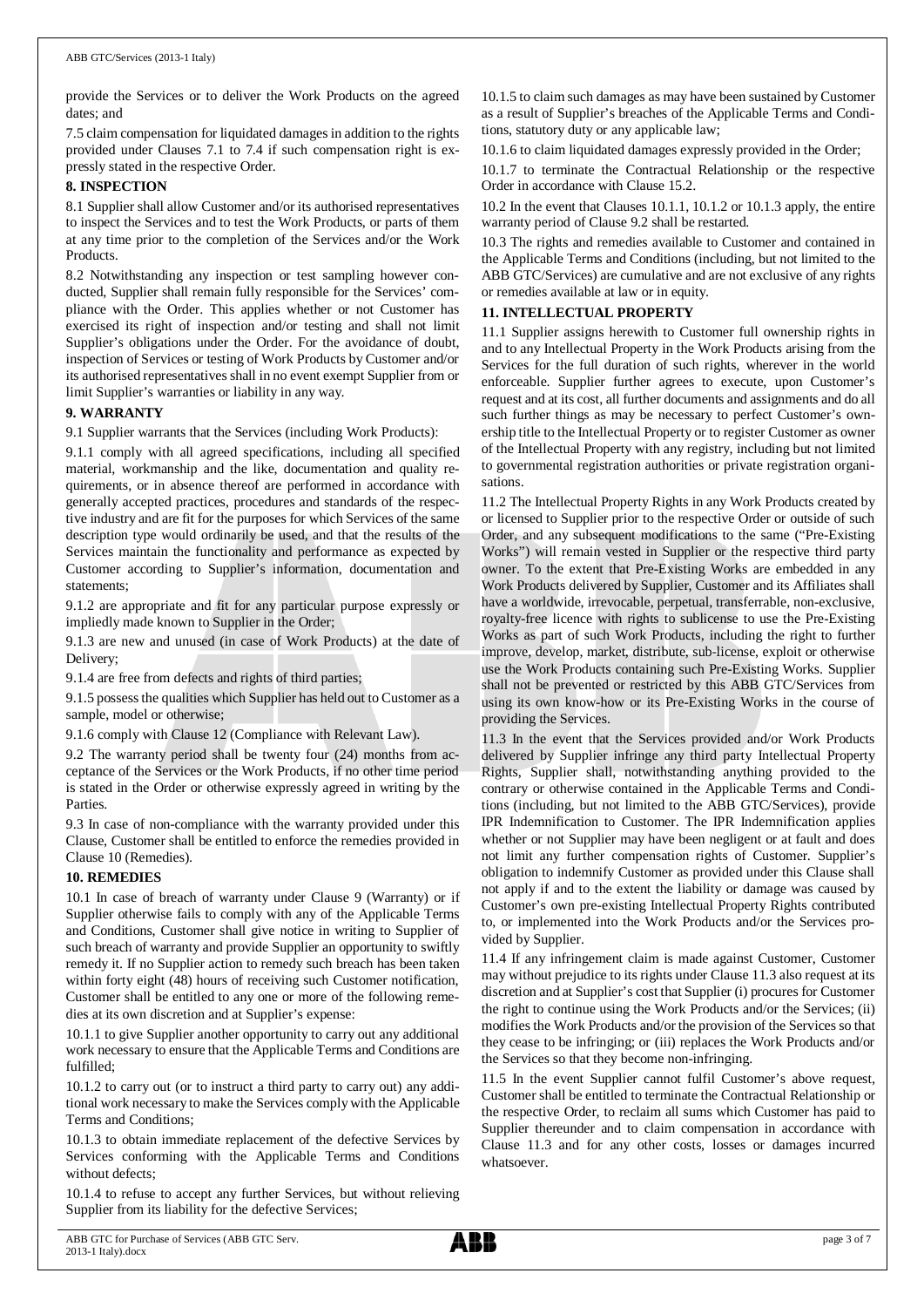## **12. COMPLIANCE WITH RELEVANT LAW**

12.1 The Services covered by the Applicable Terms and Conditions shall be provided by Supplier in compliance with all relevant legislation, regulations, and codes of practice, guidance and other requirements of any relevant government or governmental agency applicable to Supplier. To the extent that such regulations are advisory rather than mandatory, the standard of compliance to be achieved by Supplier shall be in compliance with the generally accepted best practice of the relevant industry.

12.2 Supplier represents and warrants that:

12.2.1 it is knowledgeable with, and is and will remain in full compliance with all applicable export and import laws, regulations, instructions, and policies, including, but not limited to, securing all necessary clearance requirements, export and import licenses and exemptions from, and making all proper filings with appropriate governmental bodies and/or disclosures relating to the provision of services, the release or transfer of goods, technologies, software to non U.S. nationals in the U.S., or outside the U.S., the release or transfer of technology and software having U.S. content or derived from U.S. origin software or technology; and

12.2.2 it is knowledgeable with applicable supply chain security recommendations issued by applicable governments and industry standards organizations and will make best efforts to comply with such recommendations; and

12.2.3 it will, upon Customer's request, promptly provide all information necessary to export and import the Services and/or the Work Products, or any items being part thereof, including, as applicable, the Export Control Classification Numbers (ECCN), and will notify Customer in writing of any changes to the respective information provided by Supplier; and

12.2.4 it will not, unless authorized by applicable government license or regulation, including but not limited to any U.S. authorization, directly or indirectly export or re-export, at any time, any technical information, technology, software, or other commodity furnished or developed under the Contractual Relationship, or any other agreement between the Parties, or any other product that is developed or produced from or using Customer's technical information, technology, software, or other commodity provided under the Contractual Relationship to any prohibited country (including release of such technical information, technology, software, or other commodity to nationals, wherever they may be located, of any prohibited country) as specified in applicable export, embargo and sanctions regulations.

12.3 Each Party warrants that it will not, directly or indirectly, and that it has no knowledge that the other Party or any third parties will, directly or indirectly, make any payment, gift or other commitment to its customers, to government officials or to agents, directors and employees of a Party, or any third party in a manner contrary to applicable laws (including but not limited to the U. S. Foreign Corrupt Practices Act and, where applicable, legislation enacted by member states and signatories implementing the OECD (Convention Combating Bribery of Foreign Officials), and shall comply with all relevant laws, regulations, ordinances and rules regarding bribery and corruption. Nothing in this ABB GTC/Services shall render either Party or any of its Affiliates liable to reimburse the other for any such consideration given or promised.

12.4 Either Party's material violation of any of the obligations contained in this Clause 12 (Compliance with Relevant Law) may be considered by the other Party to be a material breach of the respective Contractual Relationship between the Parties, and shall entitle such Party to terminate the Contractual Relationship with immediate effect and without prejudice to any further right or remedies under such Contractual Relationship or applicable law.

12.5 Notwithstanding anything to the contrary stated in any Applicable Terms and Conditions, Supplier shall, without any limitations, indemnify and hold harmless Customer from and against any claim, proceeding, action, fine, loss, cost and damages arising out of or

relating to any such violation of the above mentioned obligations, the termination of the respective Contractual Relationship, and any noncompliance with export control regulations, and Supplier shall compensate Customer for all losses and expenses whatsoever resulting therefrom.

12.6 Accepting an Order to which this ABB GTC/Services applies, Supplier herewith acknowledges and confirms that it has been provided information on how to access ABB's Code of Conduct and ABB's Supplier Code of Conduct online (Web portal: [www.abb.com](http://www.abb.com/) – Integrity – Code of Conduct). Supplier agrees to perform its contractual obligations under the Applicable Terms and Conditions and the respective Contractual Relationship with substantially similar standards of ethical behaviour as stated in the above mentioned ABB Codes of Conduct.

12.7 Supplier and its sub-contractors must comply with the ABB Lists of Prohibited and Restricted Substances and all other employment, safety, health, environmental and quality requirements made available under [www.abb.com](http://www.abb.com/) – Supplying to ABB – Doing Business with ABB or otherwise and shall provide Customer with respective documents, certificates and statements if requested.

## **13. CONFIDENTIALITY AND DATA PROTECTION**

#### 13.1 Supplier shall:

13.1.1 Keep in strict confidence all technical or commercial information, specifications, inventions, processes or initiatives of Customer and any other information concerning Customer's business or its products and/or its technologies which have been disclosed to Supplier by Customer or its agents or which Supplier obtains in connection with the Services. Supplier shall restrict disclosure of such confidential material to such of its employees, agents or sub-contractors as are required to know the same for the purpose of the provision of the Services to Customer. Supplier shall ensure that such employees, agents, sub-contractors or other third parties are subject to and comply with the same obligations of confidentiality as applicable to Supplier and shall be liable for any unauthorized disclosures;

13.1.2 Apply reasonable safeguards against the unauthorised disclosure of Customer's confidential and proprietary information and protect confidential information in accordance with the generally accepted standards of protection in the related industry, or in the same manner and to the same degree that it protects its own confidential and proprietary information – whichever standard is the higher. Supplier may disclose confidential information to "Permitted Additional Recipients" (which means Supplier's authorised representatives, including auditors, counsels, consultants and advisors) provided always that such Permitted Additional Recipients sign with Supplier a confidentiality agreement with terminology substantially similar hereto or where applicable, are required to comply with codes of professional conduct ensuring confidentiality of such information;

13.1.3 Take all necessary steps to ensure that Customer's data or information which come into its possession or control in the course of delivering the Services are protected. In particular Supplier shall not (i) use Customer's data or information for any other purposes than for delivering the Services, or (ii) reproduce the data or information in whole or in part in any form except as may be required by the Applicable Terms and Conditions, or (iii) disclose Customer's data or information to any third party not authorised by Customer in writing to receive it;

13.1.4 Install and update at its own costs required adequate virus protection software and operating system security patches for all computers and software utilized in connection with delivering the Services and shall provide updates to Customer if so requested by Customer.

13.2 Supplier agrees that Customer shall be allowed to provide any information received from Supplier to any of its Affiliates.

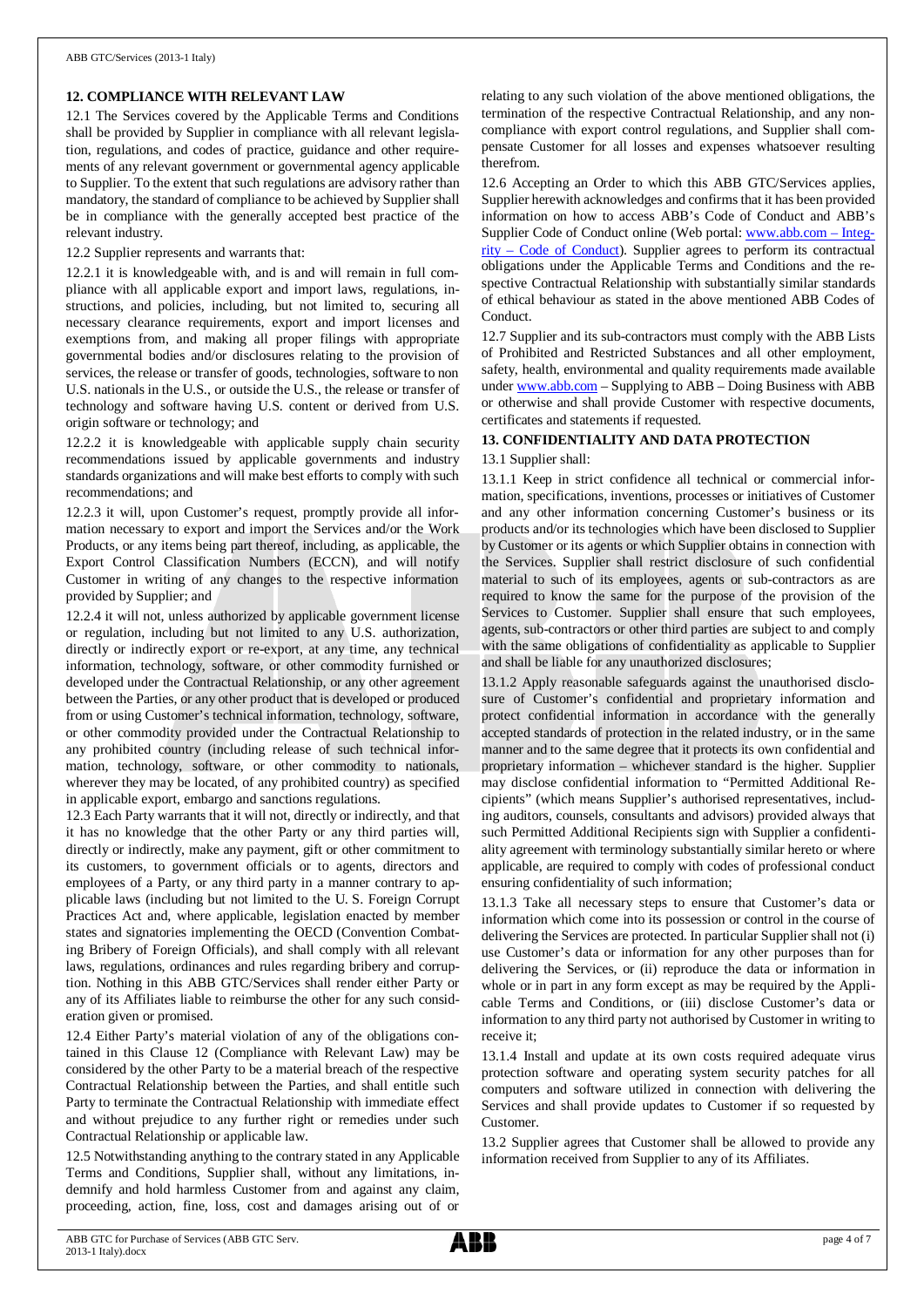13.3 Supplier represents and warrants that:

13.3.1 it will not use, disclose, or transfer across borders any personal data that is processed for Customer, except to the extent necessary to perform under the respective Contractual Relationship, however, in any event in compliance with applicable data privacy laws; and

13.3.2 it will comply with all applicable data privacy laws and regulations, will implement and maintain appropriate technical and organizational measures and other protections for personal data (including, without limitations, not loading any personal data provided to Supplier on (a) any laptop computer or (b) any portable storage media that can be removed from Supplier's premises unless, in each case, (i) such data has been encrypted and (ii) such data is loaded onto portable storage media solely for the purpose of moving such data to off-site storage). Further, it will report to Customer any breaches of personal data security immediately, after discovery thereof if the personal data was, or could be, accessed, used or acquired by an unauthorized person or compromised in any way and will cooperate fully with Customer in investigating any such breaches or compromises, and will comply with all instructions or other requirements provided or issued by Customer from time to time relating to personal data.

13.4 Supplier agrees to notify Customer immediately if it becomes aware of any disclosure or breach of the obligations in this Clause 13. At the request of Customer, Supplier shall take all such measures as are necessary to prevent further disclosure.

13.5 The provisions of this Clause 13 shall not apply to:

13.5.1 Any information which is in the public domain at the date of the Contractual Relationship or which subsequently comes into the public domain other than by breach of these confidentiality provisions or other confidentiality agreement;

13.5.2 Any information already in the possession of Supplier at the date of the Contractual Relationship, other than under an obligation of confidentiality;

13.5.3 Any information obtained without obligation of confidence from a third party not in breach of a confidentiality agreement with Customer concerning the information obtained.

13.6 The Parties shall provide any notices, confirmations and documents required under applicable mandatory data privacy laws.

#### **14. LIABILITY AND INDEMNITY**

14.1 Without prejudice to applicable mandatory law, Supplier shall compensate/indemnify Customer for all damages and losses in connection with the Services whether or not Supplier may have been negligent or at fault (i) for Supplier's breaches of the Applicable Terms and Conditions , and (ii) for any claim, except for IPR Indemnification for which Clause 11 (Intellectual Property Right Infringements) exclusively applies, made by a third party (including employees of Supplier) against Customer in connection with the Services and to the extent that the respective liability, loss, damage, injury, cost or expense was caused by, relates to or arises from the Services delivered by Supplier and/or its sub-contractors. Upon Customer's request Supplier shall defend Customer against any third party claims arising out of or in connection with the Services.

14.2 Supplier shall be responsible for the control and management of all of its employees, its suppliers and/or its sub-contractors, and it shall be responsible for the acts, omissions, negligence or obligations of any of its employees, suppliers and/or sub-contractors, its agents, servants or workmen as fully as if they were the acts, omissions, negligence or obligations of Supplier.

14.3 The provisions of this Clause 14 (Liability and Indemnity) shall survive any performance, acceptance or payment pursuant to this ABB GTC/Services and shall extend to any substituted or replacement Services delivered by Supplier to Customer.

14.4 Unless otherwise expressly stated in the respective Order, Supplier shall maintain in force, and upon request provide evidence of, adequate general liability insurance, statutory worker's compensation/employer's liability insurance and where applicable goods transit

insurance with reputable and financially sound insurers. Nothing contained in this Clause 14 (Liability and Indemnity) shall relieve Supplier from any of its contractual or other legal liabilities. The insured amount cannot be considered nor construed as limitation of liability.

14.5 Customer reserves the right to set off any claims under the Order against any amounts owed to Supplier.

#### **15. TERM AND TERMINATION**

15.1 The Contractual Relationship between the Parties or an Order placed under the ABB GTC/Services may be terminated for convenience in whole or in part by Customer upon giving Supplier thirty (30) calendar days written notice, unless otherwise expressly stated in the relevant Order. In such event Customer shall pay to Supplier the value of the already performed Services and proven direct costs reasonably incurred by Supplier for the unperformed Services, however in no event more than the agreed purchase price for the Services under the respective Order. No further compensation shall be due to Supplier. Compensation for any expenditures and materials made with regard to the unperformed Services shall be expressly excluded.

15.2 In the event of Supplier's breach of the Applicable Terms and Conditions, such as e. g. a breach of warranty, Customer shall be entitled to terminate the respective Contractual Relationship or an Order placed under the ABB GTC/Services if Supplier fails to take adequate and timely actions to remedy a breach as requested by Customer in accordance with Clause 10 (Remedies). In such event, Customer shall have no obligation to compensate Supplier for the already performed Services and Supplier shall be obliged to pay back to Customer any remuneration received from Customer for the performed **Services** 

15.3 Customer shall have the right to terminate the Order and/or Contractual Relationship with immediate effect forthwith by notice in writing to Supplier in the event that an interim order is applied for or made, or a voluntary arrangement approved, or a petition for a bankruptcy order is presented or a bankruptcy order is made against Supplier or any circumstances arise which entitle the court or a creditor to appoint a receiver, administrative receiver or administrator or to present a winding-up petition or make a winding-up order or other similar or equivalent action is taken against or by Supplier by reason of its insolvency or in consequence of debt.

15.4 Upon termination Supplier shall immediately and at Supplier's expense safely return to Customer all respective Customer property (including any documentation, data, and applicable Intellectual Property) and Customer information then in Supplier's possession or under Supplier's control and provide Customer with the complete information and documentation about the already performed Services.

#### **16. FORCE MAJEURE**

16.1 Neither Party shall be liable for any delay in performing or for failure to perform its obligations under a respective Order if the delay or failure results from an event of "Force Majeure". For clarification, Force Majeure means an event that was not foreseeable by the affected Party at the time of execution of the respective Order, is unavoidable and outside the control of the affected Party, and for which the affected Party is not responsible, provided such event prevents the affected Party from performing the obligations under the respective Order despite all reasonable efforts, and the affected Party provides notice to the other Party within five (5) calendar days from occurrence of the respective event of Force Majeure.

16.2 If an event of Force Majeure occurs which exceeds thirty (30) calendar days either Party shall have the right to terminate the relevant Order forthwith by written notice to the other Party without liability to the other Party. Each Party shall use its reasonable endeavours to minimise the effects of any event of Force Majeure.

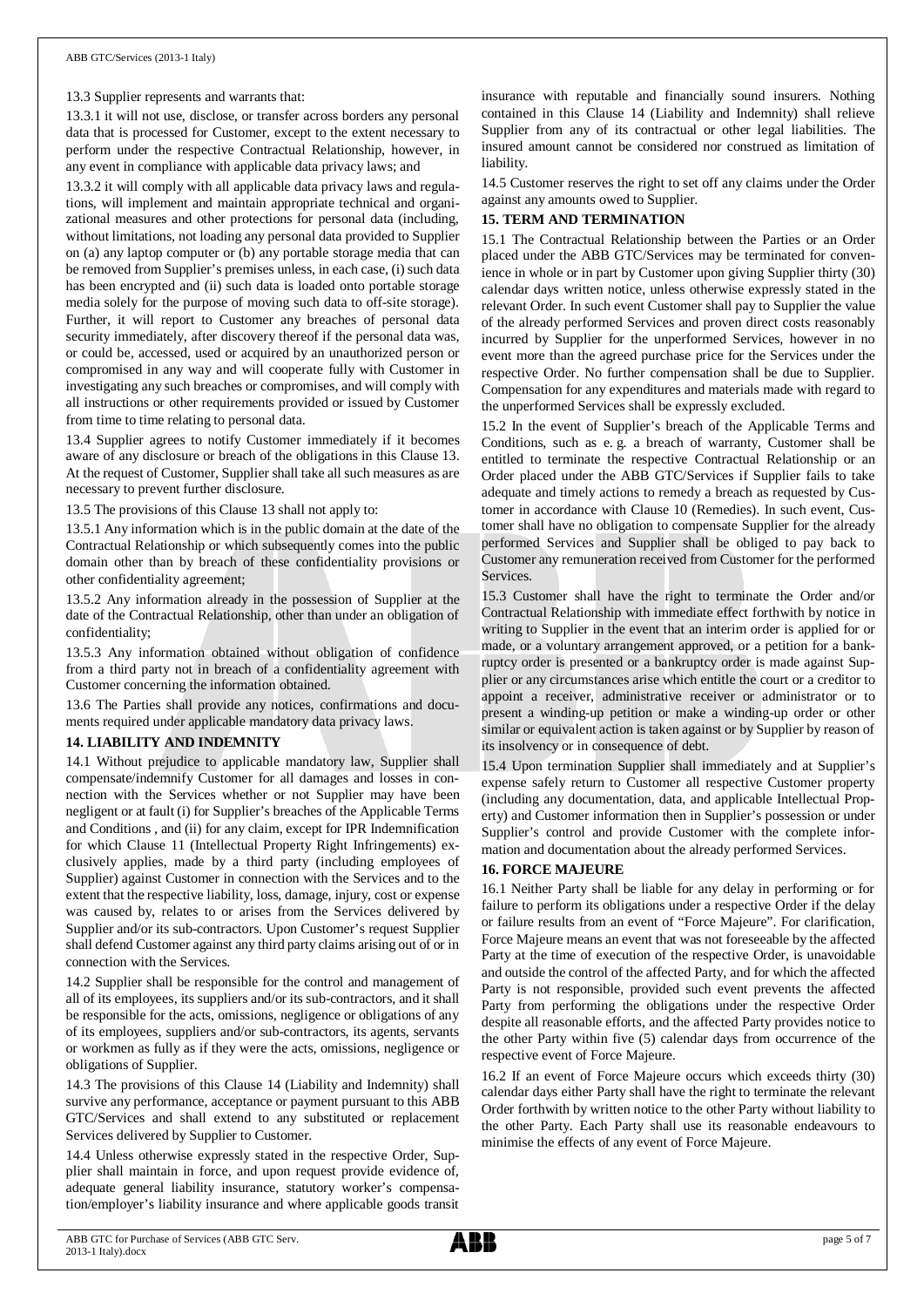## **17. ASSIGNMENT AND SUB-CONTRACTING**

17.1 Supplier shall not assign, transfer, or encumber an Order or any parts thereof (including any monetary receivables from Customer) without prior written approval of Customer.

17.2 Customer may at any time assign, transfer, encumber, sub-contract or deal in any other manner with all or any of its rights or obligations under the respective Order and/or the Applicable Terms and Conditions to any of its own Affiliates.

#### **18. NOTICES**

Any notice shall be given by sending the same by registered mail, courier, fax or by e-mail to the address of the relevant Party as stated in the Order or to such other address as such Party may have notified in writing to the other for such purposes. E-mail and fax expressly require written confirmation issued by the receiving Party. Electronic read receipts may not under any circumstances be deemed as confirmation of notice. Electronic signatures shall not be valid, unless expressly agreed in writing by duly authorised representatives of the Parties.

#### **19. WAIVERS**

Failure to enforce or exercise, at any time or for any period, any term of the Applicable Terms and Conditions does not constitute, and shall not be construed as, a waiver of such term and shall not affect the right later to enforce such term or any other term herein contained.

#### **20. GOVERNING LAW AND DISPUTE SETTLEMENT**

20.1 The Contractual Relationship and/or the Applicable Terms and Conditions (including, but not limited to the ABB GTC/Services) shall be governed by and construed in accordance with the laws of the country (and/or the state, as applicable) of Customer's legal registration, however under exclusion of its conflict of law rules and the United Nations Convention on International Sale of Goods.

20.2 For domestic dispute resolution matters, whereby Customer and Supplier are registered in the same country, any dispute or difference arising out of or in connection with the Contractual Relationship and/or the Applicable Terms and Conditions (including this ABB GTC/Services), including any question regarding its existence, validity or termination or the legal relationships established thereby, which cannot be settled amicably, shall be submitted to the jurisdiction of the competent courts of Customer's registration, unless other courts or arbitration are agreed in writing between the Parties.

20.3 For cross border dispute resolution matters whereby Customer and Supplier are registered in different countries, unless agreed otherwise in writing between the Parties, any dispute or difference arising out of or in connection with the Contractual Relationship and/or the Applicable Terms and Conditions (including this ABB GTC/Services), including any question regarding its existence, validity or termination or the legal relationships established thereby, which cannot be settled amicably, shall be finally settled under the Rules of Arbitration of the International Chamber of Commerce by three arbitrators appointed in accordance with the said Rules. The place of arbitration shall be the location where Customer is registered, unless otherwise agreed in writing. The language of the proceedings and of the award shall be English. The decision of the arbitrators shall be final and binding upon both Parties, and neither Party shall seek recourse to an ordinary state court or any other authority to appeal for revisions of the decision.

20.4 In case of any dispute, the defeated Party shall reimburse the succeeding Party for attorney's fees and other costs reasonably incurred in connection with the dispute.

#### **21. SEVERABILITY**

The invalidity or unenforceability of any term or of any right arising pursuant to the Applicable Terms and Conditions shall not adversely affect the validity or enforceability of the remaining terms and rights, and the Applicable Terms and Conditions shall be given effect as if the invalid, illegal or unenforceable provision had been deleted and replaced by a provision with a similar economic effect to that of the deleted provision if this can be achieved by another provision.

#### **22. SURVIVAL**

22.1 Provisions of the Applicable Terms and Conditions which either are expressed to survive its termination or from their nature or context it is contemplated that they are to survive such termination shall remain in full force and effect notwithstanding such termination.

22.2 The obligations set forth in Clauses 9 (Warranty), 10 (Remedies), 11 (Intellectual Property), 13 (Confidentiality and Data Protection) and 14 (Liability and Indemnity) shall survive termination.

22.3 The obligations set forth under Clause 13 (Confidentiality and Data Protection) shall be valid for a period of five (5) years from Delivery of the Services or termination of the Order unless otherwise agreed between the Parties.

## **23. ENTIRETY**

The Applicable Terms and Conditions and the Order constitute the entire Contractual Relationship and understanding between the Parties and replace any prior agreement, understanding or arrangement between the Parties, whether oral or in writing, except to the extent of fraud or any fraudulent misrepresentation.

## **24. RELATIONSHIP OF PARTIES**

24.1 The relationship of the Parties is that of independent parties dealing at arm's length and nothing in this underlying Contractual Relationship shall be construed to constitute Supplier as an agent or employee of Customer or so as to have any kind of partnership with Customer, and Supplier is not authorised to represent Customer as such.

24.2 Supplier shall be responsible for any activities performed by its employees in relation to the Services and/or the Work Products.

24.3 Supplier assumes full and exclusive responsibility for any accident or occupational disease occurred to its employees in relation to the provision of the Services.

24.4 It is expressly agreed that the Contractual Relationship does not imply any employment relationship between Customer and Supplier, or between Customer and Supplier's employees assigned to the execution of the Contractual Relationship. Customer shall remain free of any direct or indirect responsibility or liability for labour, social security or taxes with respect to Supplier and its employees assigned to the provision of the Services or Work Products under the Contractual Relationship.

24.5 Supplier shall hire or sub-contract in its own name all employees required to effectively provide the Services and/or the Work Products, who shall not, under any circumstances, act as Customer's employees.

24.6 Supplier shall be solely and exclusively responsible for any claims and/or lawsuits filed by its employees and hold Customer entirely safe and harmless from such claims and/or lawsuits. Supplier undertakes to voluntarily appear in court, recognizing its status as sole and exclusive employer, and to provide Customer with any and all requested documentation necessary to ensure proper legal defence of Customer in court.

24.7 Customer is authorized to make any payments due to Supplier's employees performing the Services under the Contractual Relationship, in order to avoid lawsuits. Such payments may be made through withholding Supplier's credits, through offsetting or in any other way. Supplier shall provide any support requested by Customer with regard to such payments and indemnify Customer for any payments made.

#### **25. FURTHER ASSURANCES**

The Parties shall do and execute all such further acts and things as are reasonably required to give full effect to the rights given and the transactions contemplated by the respective Contractual Relationship and/or Applicable Terms and Conditions.